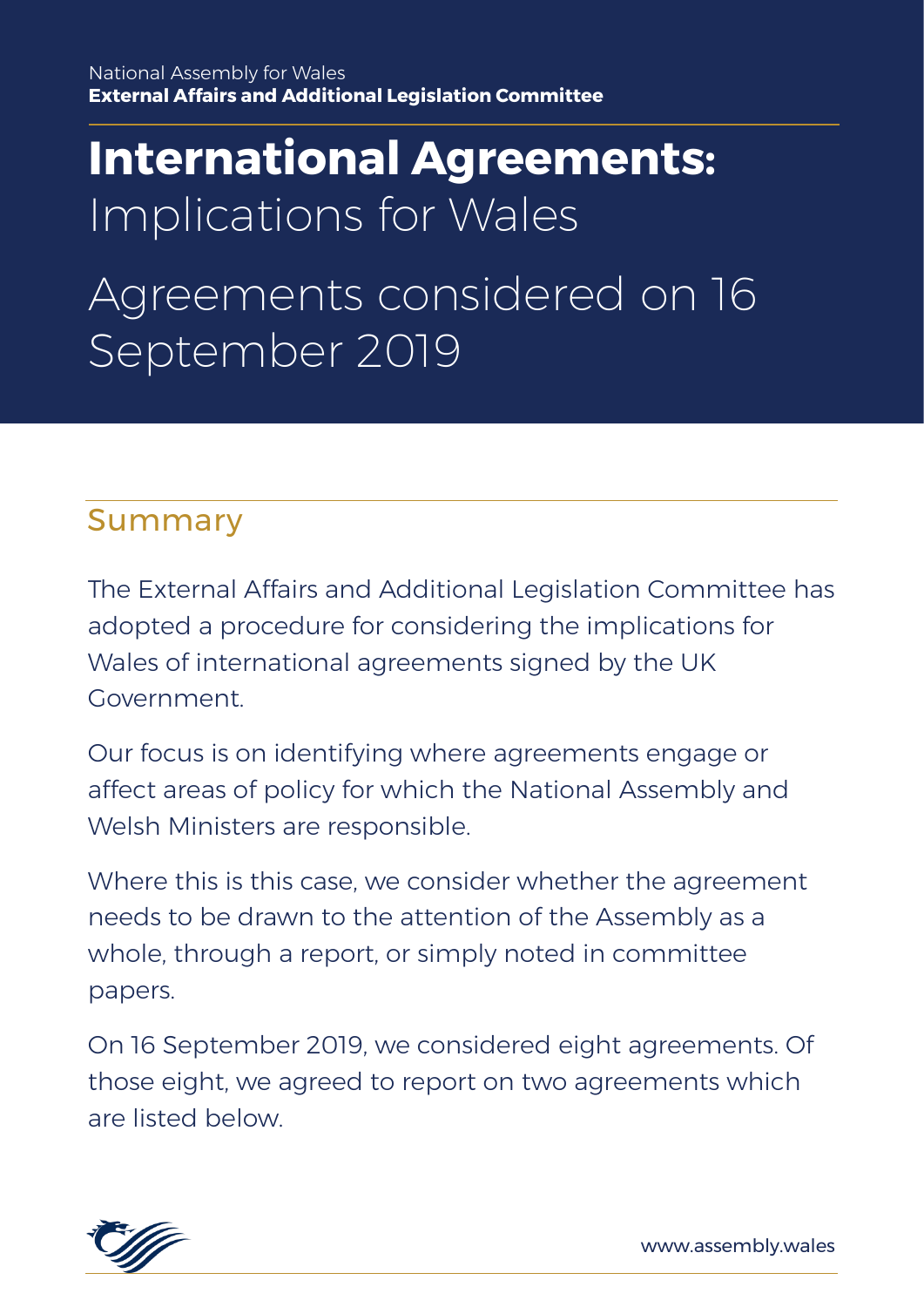### Introduction

- 1. On 16 September 2019, we considered eight international agreements that have been signed recently by the UK Government.
- 2. The agreements considered were:
	- UK-Portugal treaty on reciprocal voting rights for local elections
	- UK-Luxembourg treaty on reciprocal voting rights for local elections
	- **New and Amended Schedules to the Revised Agreement on** Government Procurement as a result of Australia's accession
	- **■** UK-Switzerland agreement on admission to the labour market for a temporary transitional period and the Free Movement of Persons Agreement
	- **EXEDENT Agreement establishing the International Organisation of Vine and Wine**
	- International Coffee Agreement 2007
	- **·** International Sugar Agreement 1992
	- UK-Central America association agreement
- **3.** We agreed to report on two of the agreements considered, to highlight concerns that have been raised around consultation with the devolved governments.
- 4. They are the:
	- UK-Portugal treaty on reciprocal voting rights for local elections
	- UK-Luxembourg treaty on reciprocal voting rights for local elections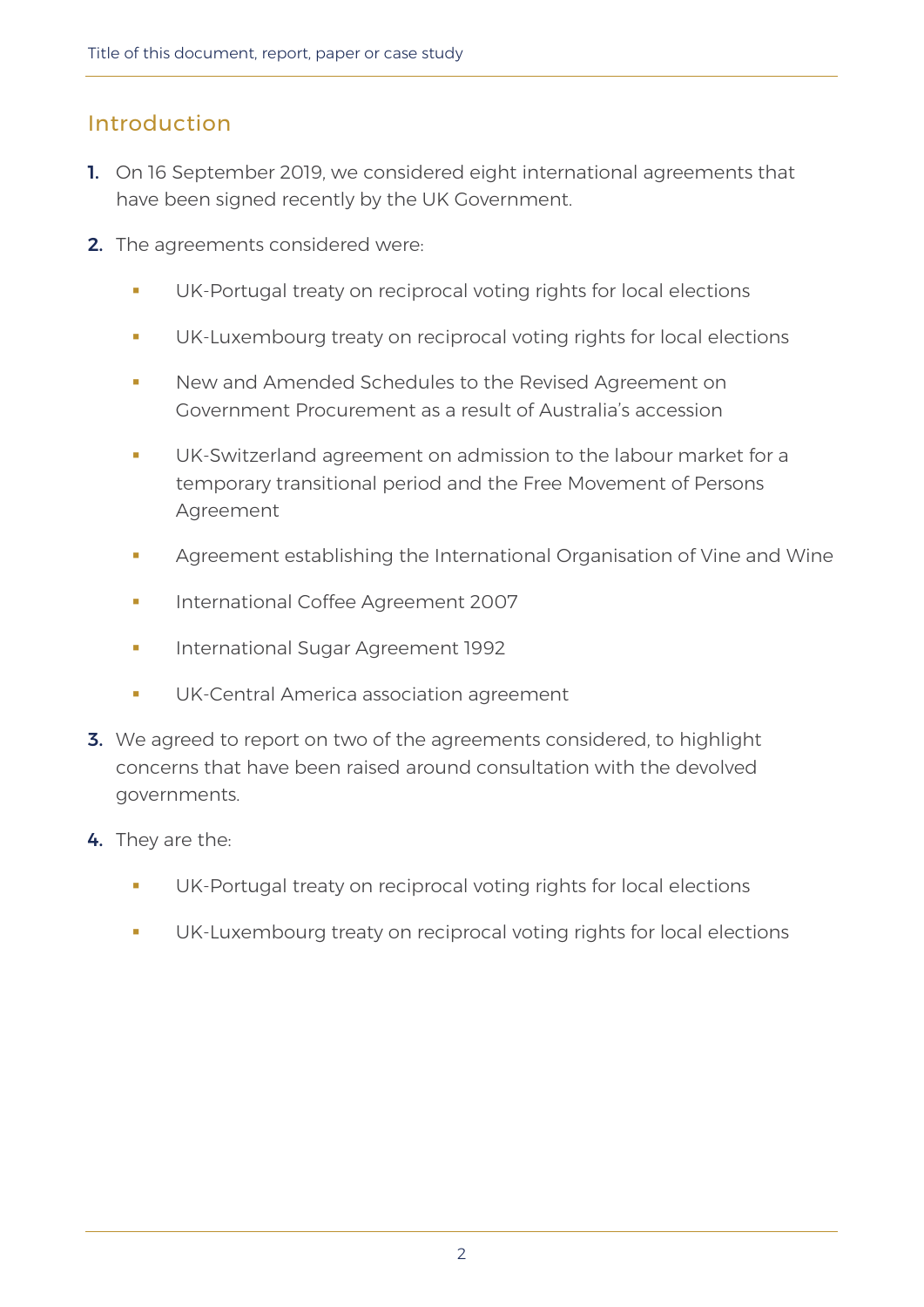### 1. UK-Portugal treaty on reciprocal voting rights for local elections

### Background

- **5.** The UK-Portugal treaty on reciprocal voting rights for local elections is an international treaty and was laid before Parliament on 4 July 2019.
- 6. The text of the agreement and associated explanatory materials published by the UK Government [are available online.](https://www.gov.uk/government/publications/cs-portugal-no12019-ukportugal-agreement-regarding-the-participation-in-local-elections-of-nationals-of-each-state-resident-in-the-others-terri)

### Legal assessment

Does the agreement engage the Assembly's competence?

Yes, the agreement engages the Assembly's competence.

### Policy assessment

Are there policy implications for Wales?

Yes, as detailed under this section.

- 7. The UK-Portugal: Agreement on the Participation in Certain Elections of [Nationals of Each Country Resident in the Territory of the Other](https://www.gov.uk/government/publications/cs-portugal-no12019-ukportugal-agreement-regarding-the-participation-in-local-elections-of-nationals-of-each-state-resident-in-the-others-terri) would allow British and Portuguese nationals to vote and stand for some elections in each other's countries.
- 8. While the UK is a member of the EU, UK citizens living in the EU27 are able under EU law to stand and vote in elections to the European Parliament, local and municipal government [\(subject to a few exceptions\)](https://ec.europa.eu/info/policies/justice-and-fundamental-rights/eu-citizenship/electoral-rights_en) in the EU Member State they live in. Similarly, EU27 citizens living in the UK are able to stand and vote in UK local elections and to stand and vote in the UK elections to the European Parliament. However, this right under EU law will change at the point the UK leaves the EU (as soon as the transition period starts in the case of a deal or on exit day if the UK leaves without a deal) – and clearly the UK will no longer hold elections to the European Parliament.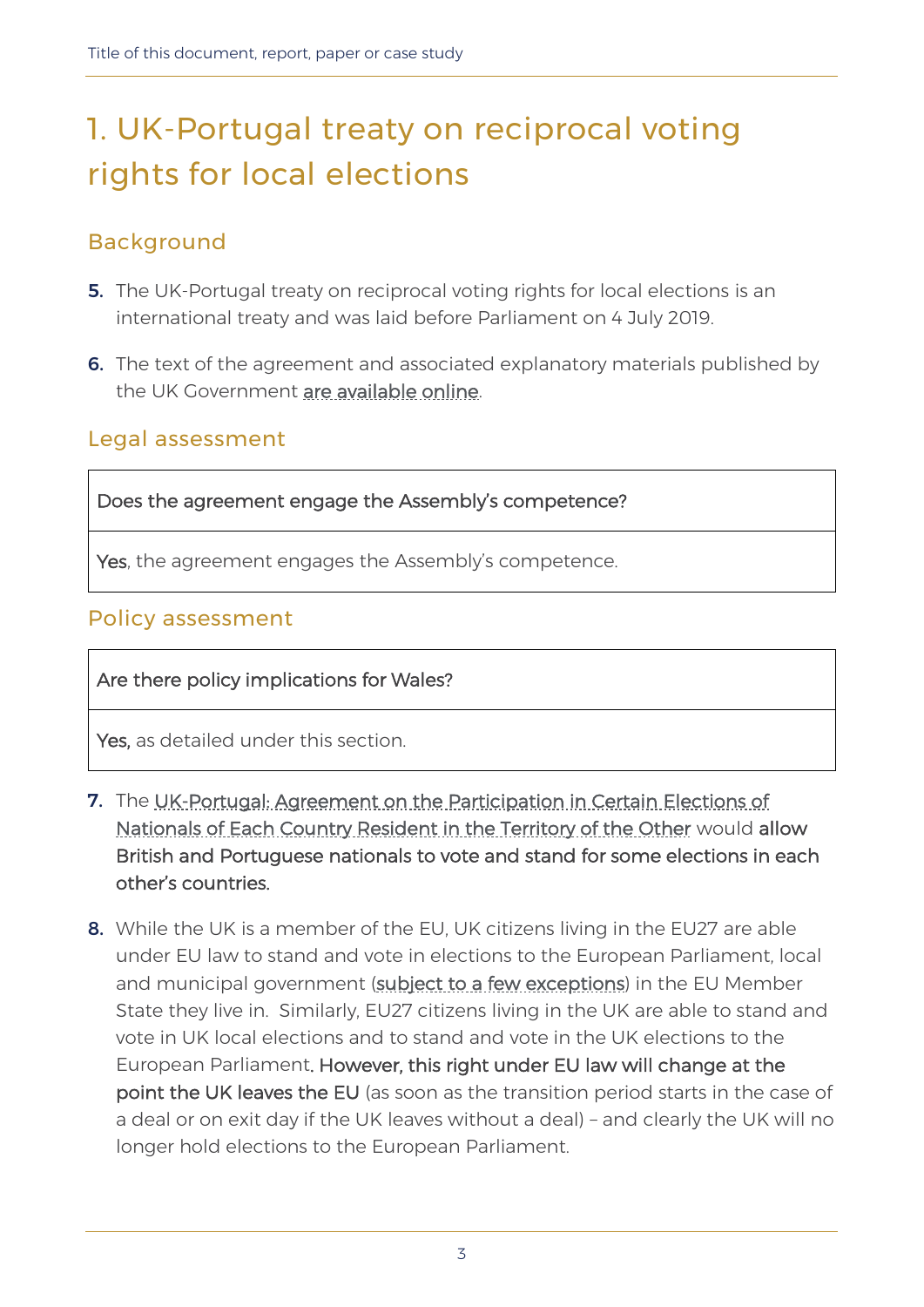- 9. The electorate for Assembly elections is (under section 12 of GoWA 2006) the local government franchise. EU citizens resident in Wales are therefore entitled to vote in both devolved elections. The local government franchise is set out in section 2 of the Representation of the People Act 1983 ("the 1983 Act") and not in EU legislation. The right to vote in Assembly and Welsh local government elections will therefore continue unless it is amended. Legislative competence to amend the franchise for devolved elections rests with the Assembly following the Wales Act 2017.
- 10. The [Explanatory Memorandum to the agreement](https://assets.publishing.service.gov.uk/government/uploads/system/uploads/attachment_data/file/814397/EM_CS_Portugal_1.2019_Voting_Rights.odt) highlights that the UK pushed for reciprocal voting rights for local and municipal elections in withdrawal negotiations, but was unable to secure these in the Withdrawal Agreement. Therefore, the ability of UK nationals living within the EU27 to continue to be able to vote and stand in local and municipal elections will depend on the electoral rules of the EU Member State in which they live. The Explanatory Memorandum goes on to state that the UK Government will seek to agree bilateral deals with EU Member States where possible to secure voting rights for the future.
- 11. There are around 26,000 UK nationals living in Portugal. The UK Government therefore negotiated this bilateral treaty with Portugal in order to address the concerns expressed by these UK nationals around their future rights, through securing the right to vote in local elections as well as to stand as candidates in local elections.
- 12. Article 3 of the Agreement sets out the entitlement of Portuguese nationals living in the UK to vote and stand in UK local elections. Portuguese nationals who are legally resident in the UK will have the right to vote and stand as candidates in UK local elections subject to the same conditions as UK nationals. This maintains the status quo.
- 13. Article 4 of the agreement sets out the entitlement of UK nationals living in Portugal to vote and stand in municipal elections in Portugal. UK nationals who are legally resident in Portugal will have the right to vote and stand as candidates in local elections in Portugal subject to the same conditions as Portuguese nationals. To vote in Portuguese local elections, UK nationals must have a valid residence permit, have been a legal resident in Portugal for at least 3 years, and be registered in the Portuguese Electoral Census having been enrolled in the Parish of the area of residence set out in their residence permit. To stand and be elected in a Portuguese local election, UK nationals must have been a legal resident of Portugal for at least five years, and not be ineligible to vote.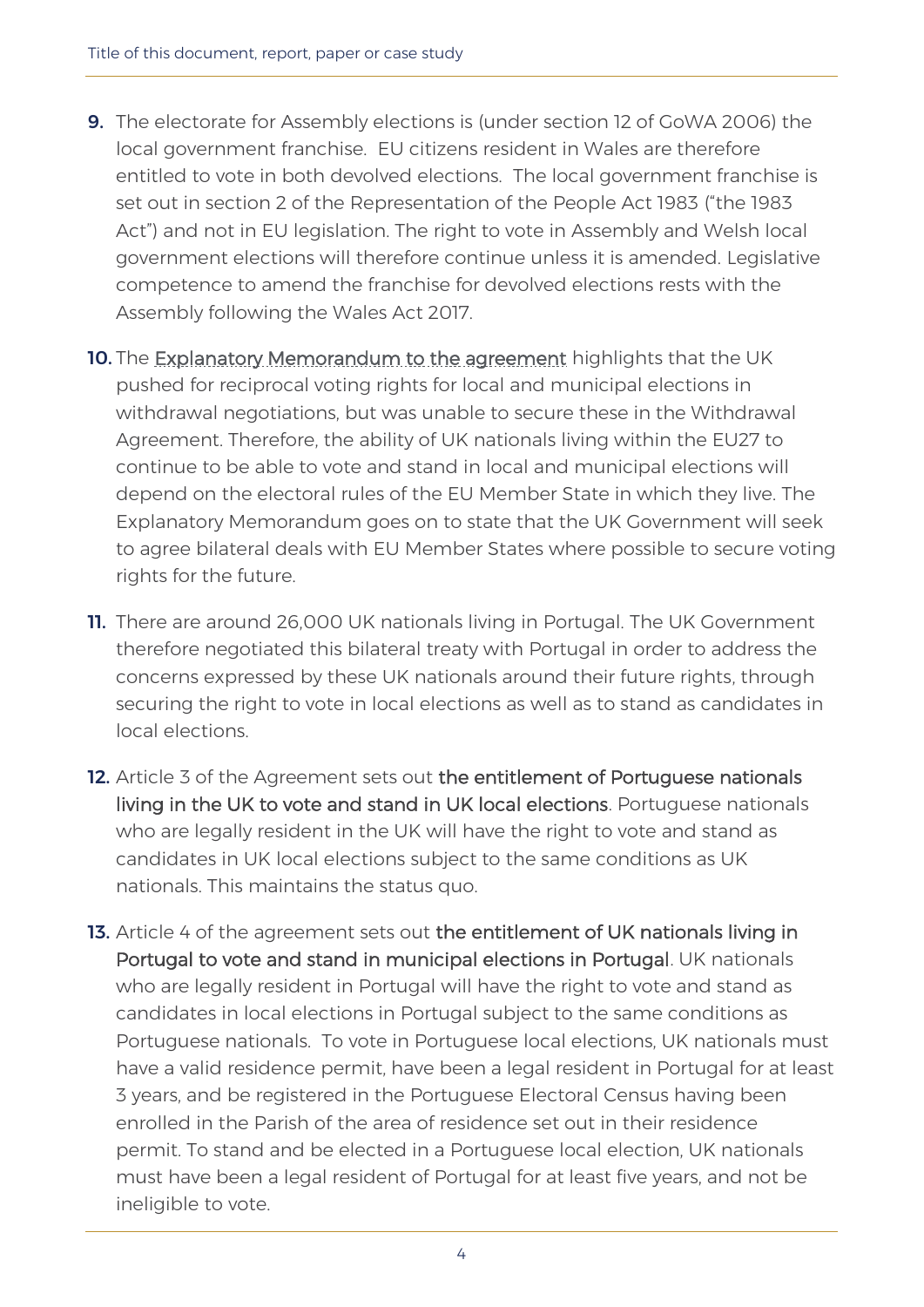- 14. Article 8 of the agreement sets out the arrangements for modification of the agreement. The agreement may be modified by written agreement between the UK and Portugal, and any amendment will enter into force 10 calendar days after the Parties notify each other that internal procedures for their entry into force have been completed.
- 15. Article 9 states that either party may terminate the agreement in writing or via diplomatic channels, and that termination will take place 60 calendar days after the other country receives the notification. Should this happen, mandates of UK or Portuguese nationals elected in the host country will continue until either the next election or mandates are terminated under conditions provided by the law for the country's own nationals.

### Involvement of the devolved administrations

- 16. The Explanatory Memorandum states that the UK Government wrote to the devolved administrations and the Northern Ireland political parties to inform them of the approach to pursue voting agreements bilaterally. The Department for Exiting the EU updated the devolved administrations on voting rights progress through fortnightly calls and shared the legal text of the treaties. However, unlike [the agreement between the UK and Spain](https://assets.publishing.service.gov.uk/government/uploads/system/uploads/attachment_data/file/786389/EM_CS_Spain_2.2019_Elecs.odt) the Explanatory Memorandum does not say that the devolved administrations were content with the UK Government's approach.
- 17. The First Minister [wrote to the Llywydd on 3 July](http://senedd.assembly.wales/documents/s90898/Correspondence%20from%20the%20First%20Minister%20to%20the%20Llywydd%20regarding%20international%20relations%20which%20bind%20t.pdf) highlighting his concerns around the modification arrangements in the UK's reciprocal voting agreements with individual EU Member States. His letter stated that the UK Government is constraining the devolved administrations' legislative and executive competence, as a future Assembly would be unable to legislate to remove the franchise from such citizens. While the Welsh Government supports the policy position in the agreements, as these will ensure the continuation of the franchise for local government (and Assembly) elections for those EU Member States with which the UK has agreements, it raises the possibility that a future Assembly may take a different view. The Welsh Government has emphasised the need for a process to remove Wales from this mechanism should a future Assembly adopt this political position. It has also stated to the UK Government that the Welsh Government must be fully engaged with negotiations of these agreements, in order that commitments are not made on its behalf, without its consent.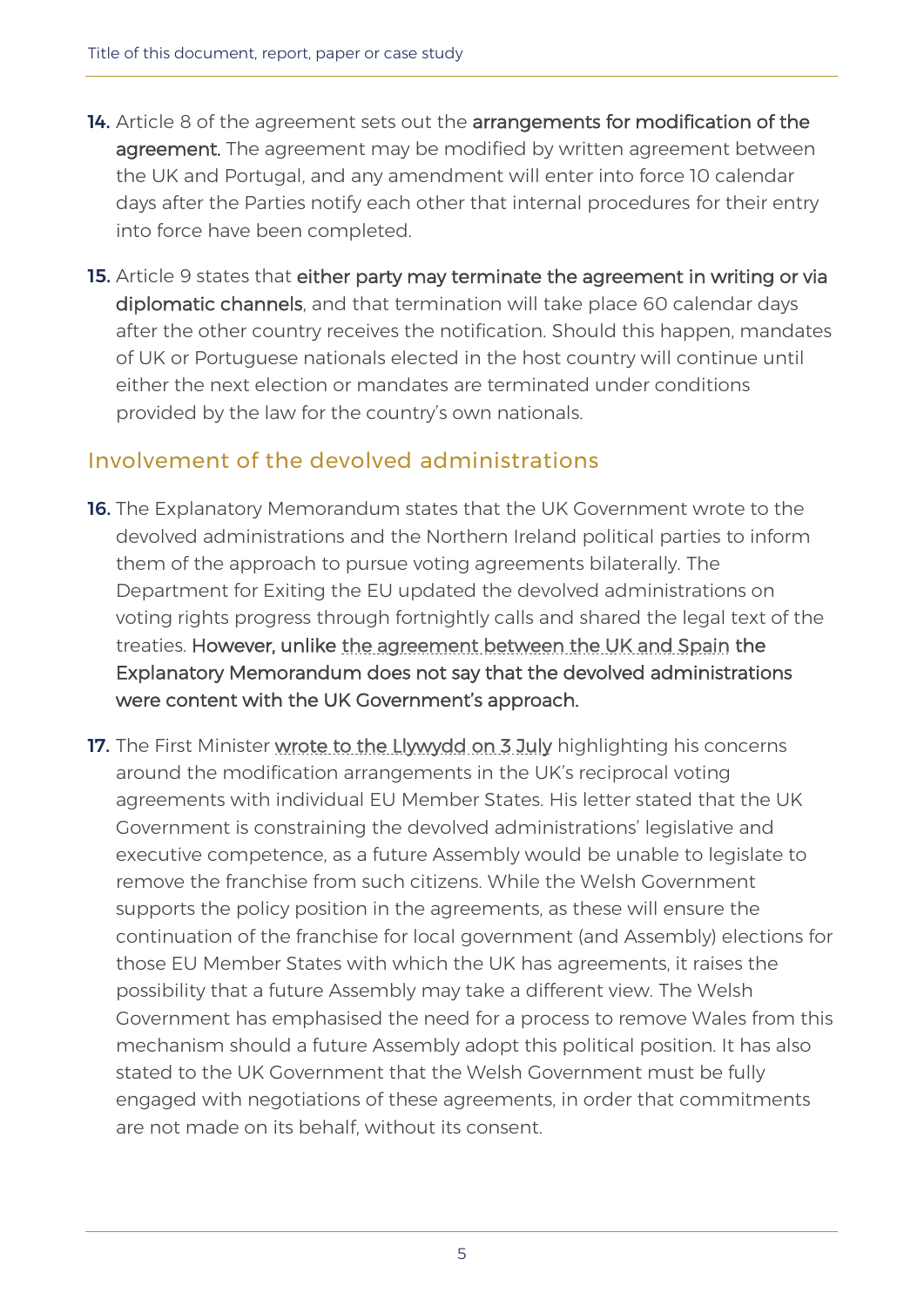**18.** In further correspondence on 12 September<sup>1</sup>, the First Minister reiterated the Welsh Government's constitutional concerns in relation to the Luxembourg and Portugal agreements. Furthermore, the First Minister gave an assurance in principle that the Welsh Government "will normally notify the Committee" when consulted on UK international agreements but that it there may be occasions when confidentiality restrictions will need to be respected.

### House of Lords report

19. The House of Lords EU Select Committee has reported on the agreement, which it considered on 23 July. It made no comments on particular aspects of the Bill, and reported the agreement for information.

### Implications for devolution

- 20. This is an important example of the UK Government entering into international agreements relating to devolved subject areas.
- 21. In the case of the existing agreements with Spain, Portugal and Luxembourg, this is in line with Welsh Government policy. However, it is possible that the UK Government may fail to reach agreement with some other Member States, and then seek to remove (or limit) the entitlement to vote under section 2 of the 1983 Act. If the Welsh Government and the Assembly wish to retain the entitlement of citizens of that country to vote in devolved elections, it may be necessary to act quickly to ensure that any changes made by the UK Government do not apply to devolved elections. That could involve using the Emergency Bill procedure set out in Assembly Standing Orders.

### Conclusions

Due to the similarities (in terms of the issues raised) between the UK-Portugal and the UK-Luxembourg agreements, our findings and conclusions are detailed at the end of section 2.

<sup>&</sup>lt;sup>1</sup> Hyperlink when available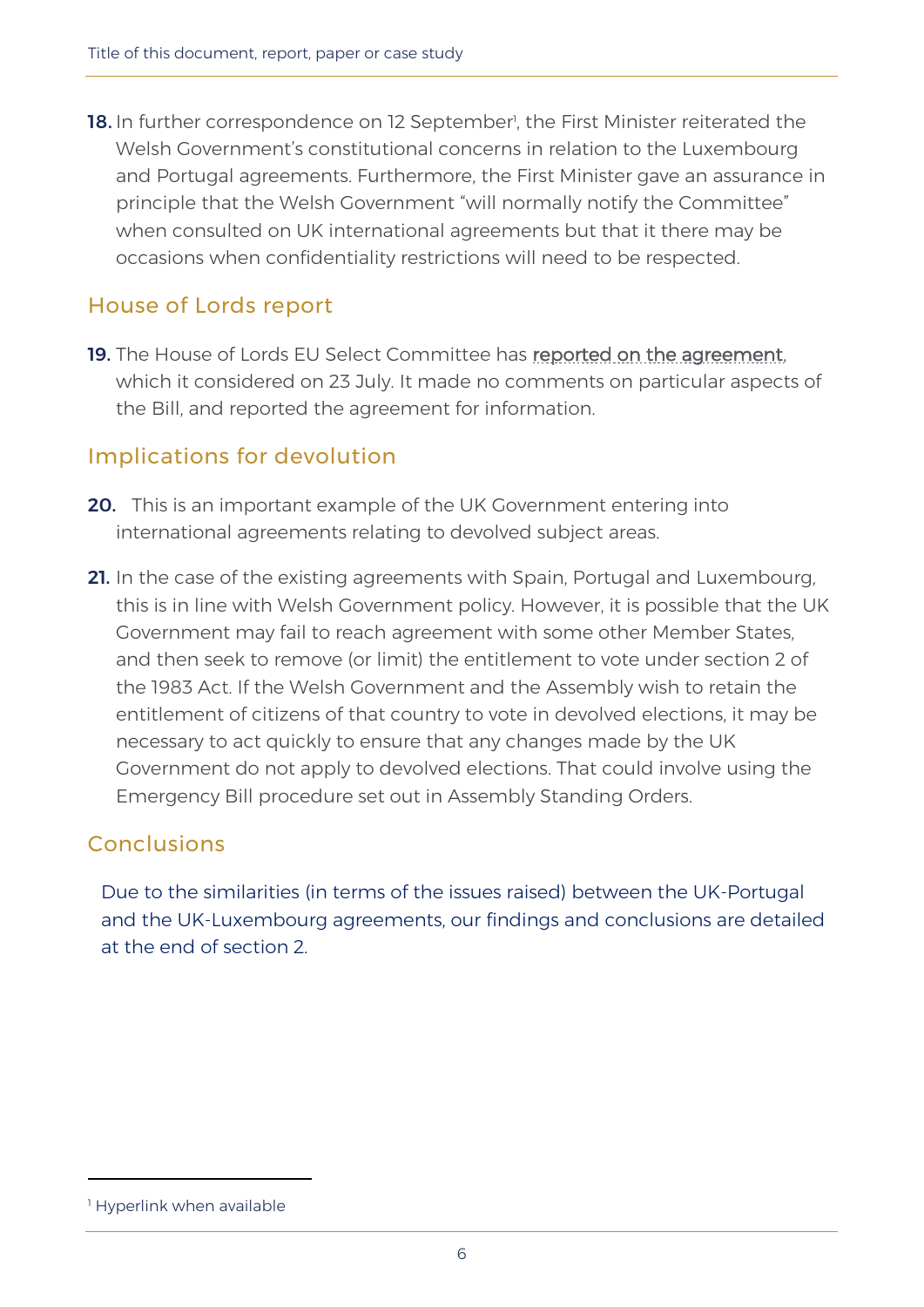## 2. UK-Luxembourg Agreement on the Participation in Certain Elections of Nationals of Each Country Resident in the Territory of the Other

### Background

- 22. The UK-Luxembourg Agreement on the Participation in Certain Elections of Nationals of Each Country Resident in the Territory of the Other is an international treaty which was laid before Parliament on 4 July 2019.
- 23. The text of the agreement and associated explanatory materials published by the UK Government [are available online.](https://www.gov.uk/government/publications/cs-luxembourg-no12019-ukluxembourg-agreement-on-the-participation-in-certain-elections-of-nationals-of-each-country-resident-in-the-territory-o)

### Legal assessment

Does the agreement engage the Assembly's competence?

Yes, the agreement engages the Assembly's competence.

### Policy assessment

#### Are there policy implications for Wales?

Yes, as detailed under this section.

#### 24. The [UK-Luxembourg: Agreement](https://www.gov.uk/government/publications/cs-luxembourg-no12019-ukluxembourg-agreement-on-the-participation-in-certain-elections-of-nationals-of-each-country-resident-in-the-territory-o) would allow British and Luxembourg nationals to vote and stand for some elections in each other's countries.

25.While the UK is a member of the EU, UK citizens living in the EU27 are able under EU law to stand and vote in elections to the European Parliament, local and municipal government [\(subject to a few exceptions\)](https://ec.europa.eu/info/policies/justice-and-fundamental-rights/eu-citizenship/electoral-rights_en) in the EU Member State they live in. Similarly, EU27 citizens living in the UK are able to stand and vote in UK local elections and to stand and vote in the UK elections to the European Parliament. However, this right under EU law will change at the point the UK leaves the EU (as soon as the transition period starts in the case of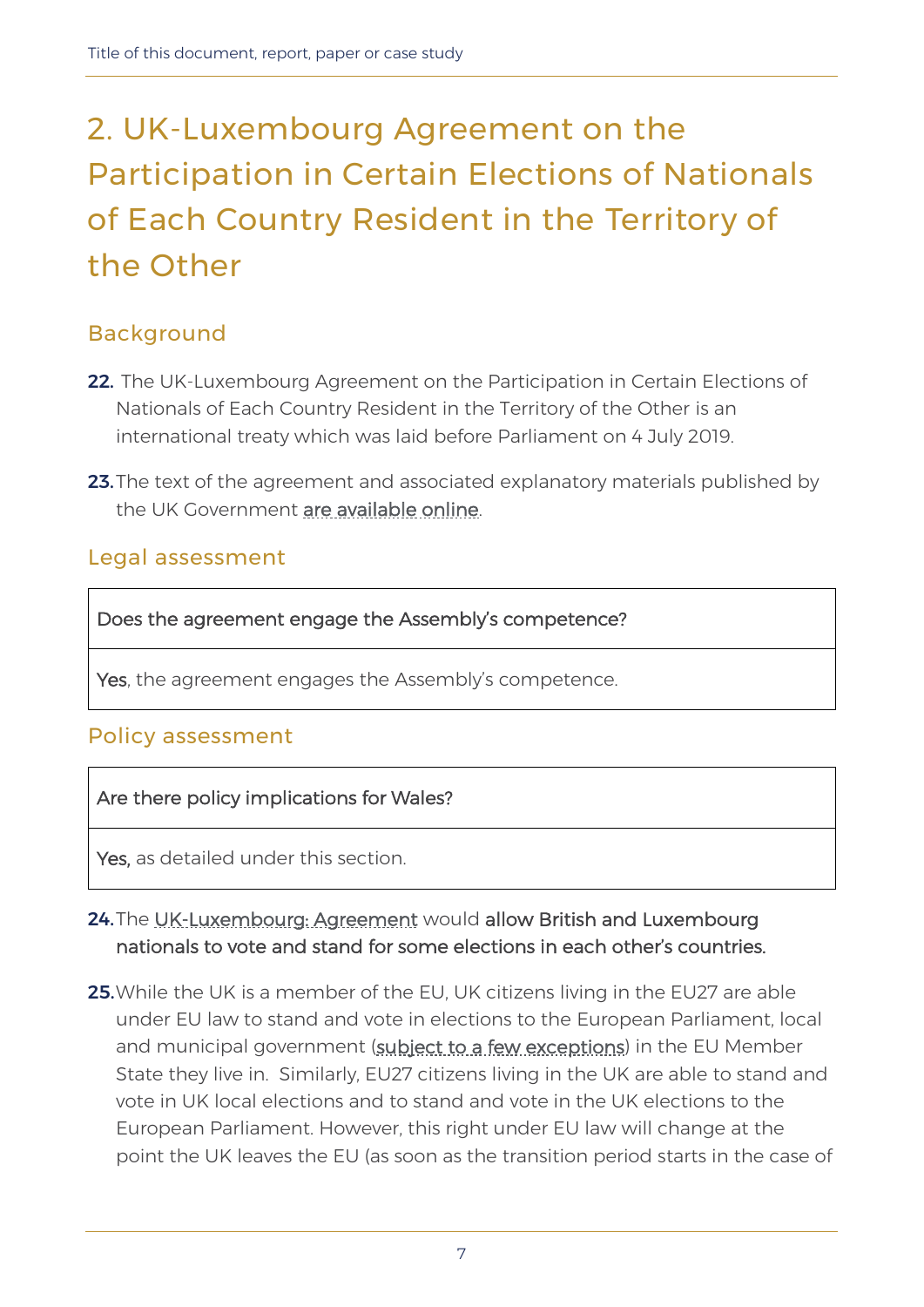a deal or on exit day if the UK leaves without a deal) – and clearly the UK will no longer hold elections to the European Parliament.

- 26.The electorate for Assembly elections is (under section 12 of GoWA 2006) the local government franchise. EU citizens resident in Wales are therefore entitled to vote in both devolved elections. The local government franchise is set out in section 2 of the Representation of the People Act 1983 and not in EU legislation. The right to vote in Assembly and Welsh local government elections will therefore continue unless it is amended. Legislative competence to amend the franchise for devolved elections rests with the Assembly following the Wales Act 2017.
- 27. The [Explanatory Memorandum to the agreement](https://assets.publishing.service.gov.uk/government/uploads/system/uploads/attachment_data/file/814393/EM_CS_Luxembourg_1.2019_Voting_Rights_Agreement.odt) highlights that the UK pushed for reciprocal voting rights for local and municipal elections in withdrawal negotiations, but was unable to secure these in the Withdrawal Agreement. Therefore, the ability of UK nationals living within the EU27 to continue to be able to vote and stand in local and municipal elections will depend on the electoral rules of the EU Member State in which they live. The Explanatory Memorandum goes on to state that the UK Government will seek to agree bilateral deals with EU Member States where possible to secure voting rights for the future.
- 28.There are around 6,000 UK nationals living in Luxembourg, around one per cent of the total population. The UK Government therefore negotiated this bilateral treaty with Luxembourg in order to address the concerns expressed by these UK nationals around their future rights, through securing the right to vote in local elections as well as to stand as candidates in local elections.
- 29. Article 2 of the agreement sets out the entitlement of Luxembourg nationals living in the UK to vote and stand in UK local elections. Luxembourg nationals who are legally resident in the UK will have the right to vote and stand as candidates in UK local elections subject to the same conditions as UK nationals. This maintains the status quo.
- 30. Article 3 of the agreement sets out the entitlement of UK nationals living in Luxembourg to vote and stand in municipal elections in Luxembourg. UK nationals who are legally resident in Luxembourg will have the right to vote and stand as candidates in local elections in Luxembourg subject to the same conditions as Luxembourg nationals. UK nationals must have legally resided in Luxembourg for at least five years, of which the last year prior to application for registration must be uninterrupted.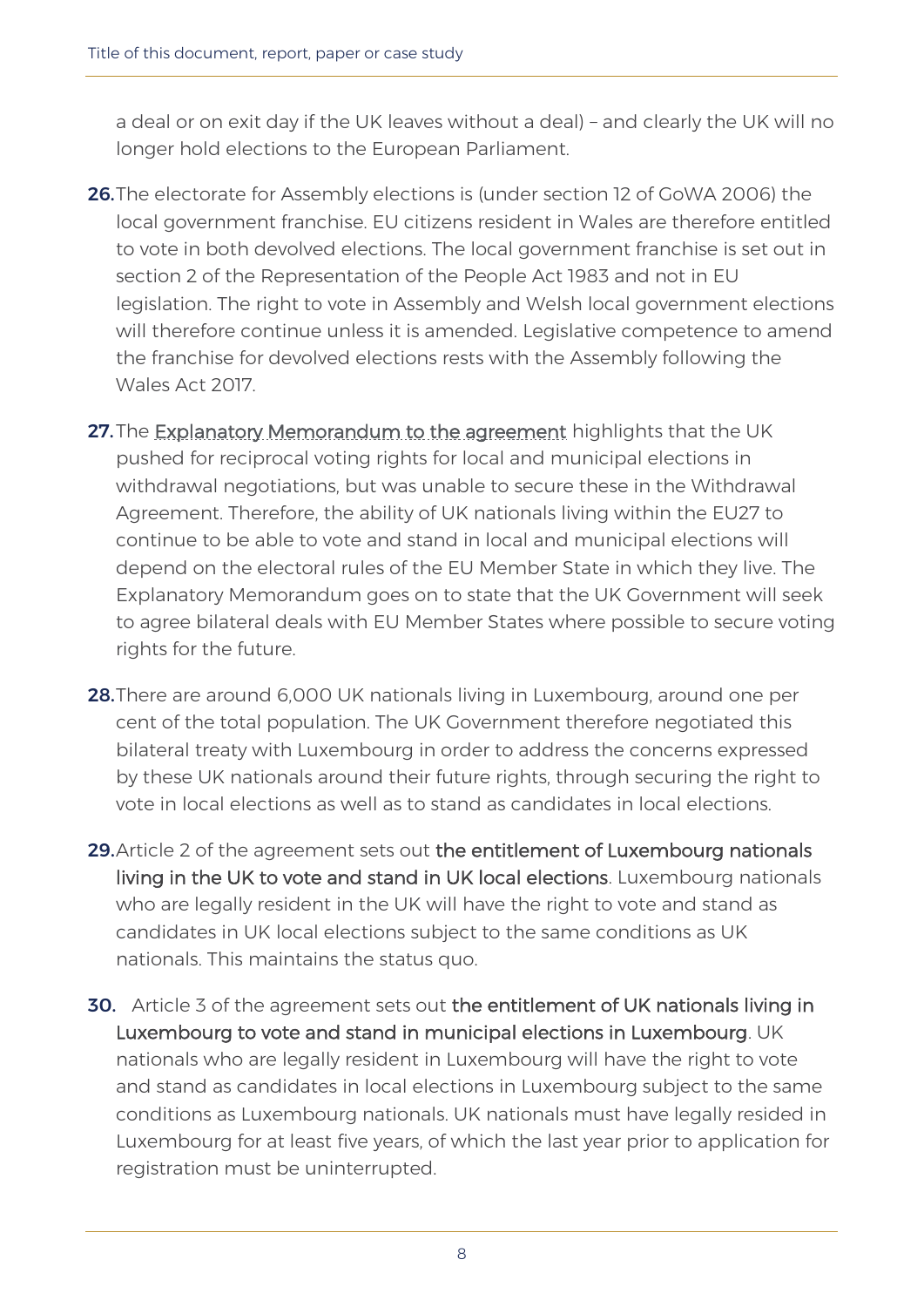- **31.** Article 5 of the agreement sets out the arrangements for modification of the agreement. The agreement may be modified by written agreement between the UK and Luxembourg, and in accordance with national arrangements for entering any modification into force.
- 32. Article 7 states that either party may terminate the agreement in writing, and that termination will take place 30 calendar days after the other country receives the notification.

### Involvement of the devolved administrations

- 33. The Explanatory Memorandum states that the UK Government wrote to the devolved administrations and the Northern Ireland political parties to inform them of the approach to pursue voting agreements bilaterally. The Department for Exiting the EU updated the devolved administrations on voting rights progress through fortnightly calls and shared the legal text of the treaties. However, unlike [the agreement between the UK and Spain](https://assets.publishing.service.gov.uk/government/uploads/system/uploads/attachment_data/file/786389/EM_CS_Spain_2.2019_Elecs.odt) the Explanatory Memorandum does not say that the devolved administrations were content with the UK Government's approach.
- 34. The First Minister [wrote to the Llywydd on 3 July](http://senedd.assembly.wales/documents/s90898/Correspondence%20from%20the%20First%20Minister%20to%20the%20Llywydd%20regarding%20international%20relations%20which%20bind%20t.pdf) highlighting his concerns around the modification arrangements in the UK's reciprocal voting agreements with individual EU Member States. His letter stated that the UK Government is constraining the devolved administrations' legislative and executive competence, as a future Assembly would be unable to legislate to remove the franchise from such citizens. While the Welsh Government supports the policy position in the agreements, as these will ensure the continuation of the franchise for local government (and Assembly) elections for those EU Member States with which the UK has agreements, it raises the possibility that a future Assembly may take a different view. The Welsh Government has emphasised the need for a process to remove Wales from this mechanism should a future Assembly adopt this political position. It has also stated to the UK Government that the Welsh Government must be fully engaged with negotiations of these agreements., in order that commitments are not made on its behalf, without its consent.

### House of Lords report

**35.**The House of Lords EU Select Committee has reported on the agreement, which it considered on 23 July. It made no comments on particular aspects of the Bill, and reported the agreement for information.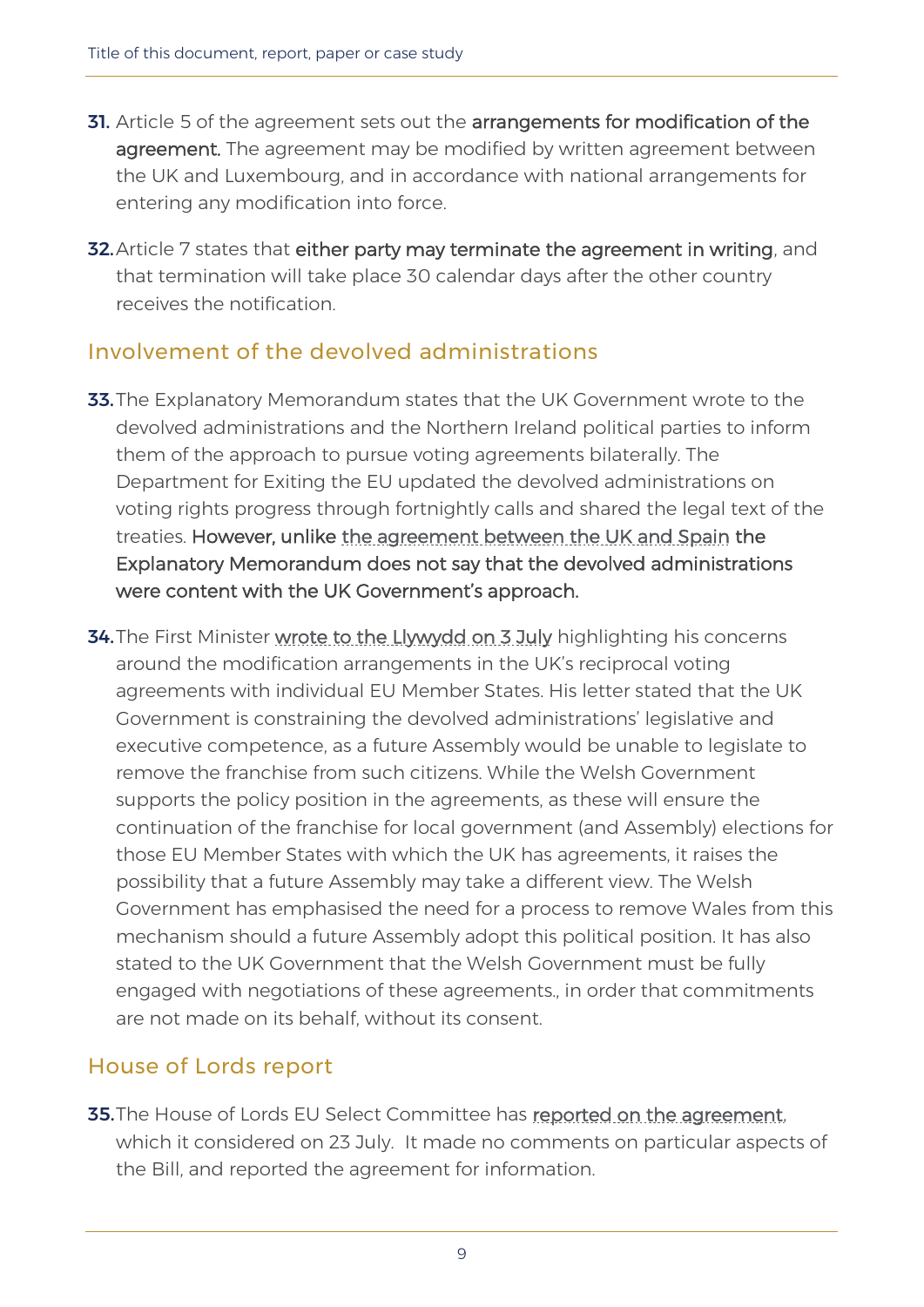### Implications for devolution

- **36.**This is an important example of the UK Government entering into international agreements relating to devolved subject areas.
- **37.** In the case of the existing agreements with Spain, Portugal and Luxembourg, this is in line with Welsh Government policy. However, it is possible that the UK Government may fail to reach agreement with some other Member States, and then seek to remove (or limit) the entitlement to vote under section 2 of the 1983 Act. If the Welsh Government and the Assembly wish to retain the entitlement of citizens of that country to vote in devolved elections, it may be necessary to act quickly to ensure that any changes made by the UK Government do not apply to devolved elections. That could involve using the Emergency Bill procedure set out in Assembly Standing Orders.
- **38.** In further correspondence on 12 September<sup>2</sup>, the First Minister reiterated the Welsh Government's constitutional concerns in relation to the Luxembourg and Portugal agreements. Furthermore, the First Minister gave an assurance in principle that the Welsh Government will normally notify the Committee when consulted on UK international agreements, however, the First Minister also stated that there may be occasions when confidentiality restrictions will need to be respected.

### Conclusions (relating to both Agreements)

We note the implications of both international agreements for elections in Wales and for the devolved settlement. We share the concerns expressed by the Welsh Government in relation to the constitutional implications of agreeing to these, and similar, subsequent, agreements for the issue of voting rights. In laying this report, we hope to bring these matters to the attention of the National Assembly and facilitate further debate in this area.

We welcome the Welsh Government's commitment in principle to notify us when it is consulted on an international agreement.

We call upon the UK Government to engage fully with the Welsh Government as agreements of this kind are developed with other countries in the future, and ask that the Welsh Government keeps us informed of progress with these matters.

<sup>2</sup> Hyperlink when available